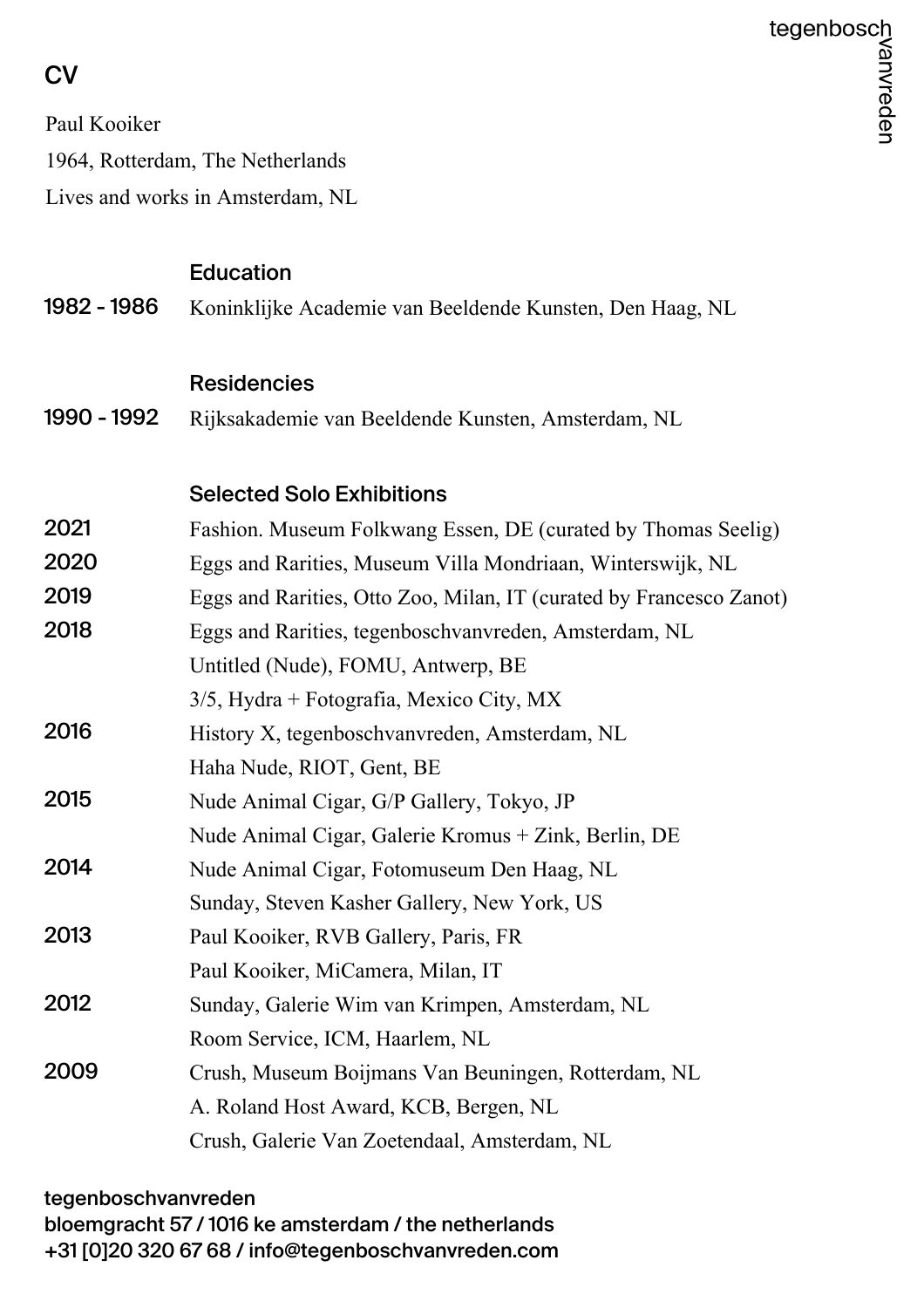|      | tegenbosch                                                             |           |
|------|------------------------------------------------------------------------|-----------|
| 2007 | Political Chaos, Galerie Van Zoetendaal, Amsterdam, NL                 | /anvreden |
|      | Galerie Maurits vd Laar, Den Haag, NL                                  |           |
| 2006 | Paradise twenty-one, FOAM, Amsterdam, NL                               |           |
| 2004 | Showground, Galerie Van Zoetendaal, Amsterdam, NL                      |           |
| 2002 | Hunting and Fishing, James Cohan Gallery, New York, US                 |           |
|      | Hunting and Fishing, Galerie Roger Bjorkholmen, Stockholm, SW          |           |
| 2001 | Modelstudies, Galerie Van Zoetendaal, Amsterdam, NL                    |           |
| 2000 | Utrechtse Krop, Universiteitsmuseum, Utrecht, NL                       |           |
| 1999 | Hunting and Fishing, Fries Museum, Leeuwarden, NL                      |           |
|      | Hunting and Fishing, De Nederlandsche Bank, Amsterdam, NL              |           |
|      | Utrechtse Krop, Vleeshal, Middelburg, NL                               |           |
| 1998 | Janus Pact, Montevideo, Amsterdam, NL                                  |           |
| 1997 | Galerie De Praktijk, Amsterdam, NL                                     |           |
| 1996 | Galerie De Praktijk, Amsterdam, NL                                     |           |
|      | Hedendaagse Fotografie, Kunsthal Rotterdam, NL                         |           |
|      | <b>Selected Group Exhibitions</b>                                      |           |
| 2021 | RAUW, Museum Het Rembrandthuis, Amsterdam, NL                          |           |
| 2020 | Listen to Your Eyes, Museum Voorlinden, Wassenaar, NL (curated by Joop |           |
|      | van Caldenborgh)                                                       |           |
|      | De tranen van Eros, Centraal Museum, Utrecht, NL                       |           |
|      | Animalia, Garage Rotterdam, Rotterdam, NL (curated by Imke Ruigrok)    |           |
| 2019 | Fotofestival Naarden: Dutch Masters & Marvelous Misfits, Naarden, NL   |           |
|      | At the Gym, The Wite House Gallery, Lovenjoel, BE (curated by          |           |
|      | tegenboschvanvreden)                                                   |           |
| 2018 | B is for Bird, Kranenburgh, Bergen, NL (curated by Hanne Hagenaars)    |           |
|      | Everything happens at once, Galerie Zink, Brussels, BE                 |           |
|      | Borrador de un cuerpo intervenido, Artexarte, Buenos Aires, AR         |           |
| 2017 | XL-Size Matters, Galerie Fifty One, Antwerp, BE                        |           |
|      | Photography and Form, Fotomuseum Den Haag, NL                          |           |
|      | Collection of Aernoud Bourdrez, Huize Frankendael, Amsterdam, NL       |           |
|      | Adele, Galerie Zink, Waldkirchen, DE                                   |           |
|      |                                                                        |           |

tegenboschvanvreden bloemgracht 57 / 1016 ke amsterdam / the netherlands +31 [0]20 320 67 68 / info@tegenboschvanvreden.com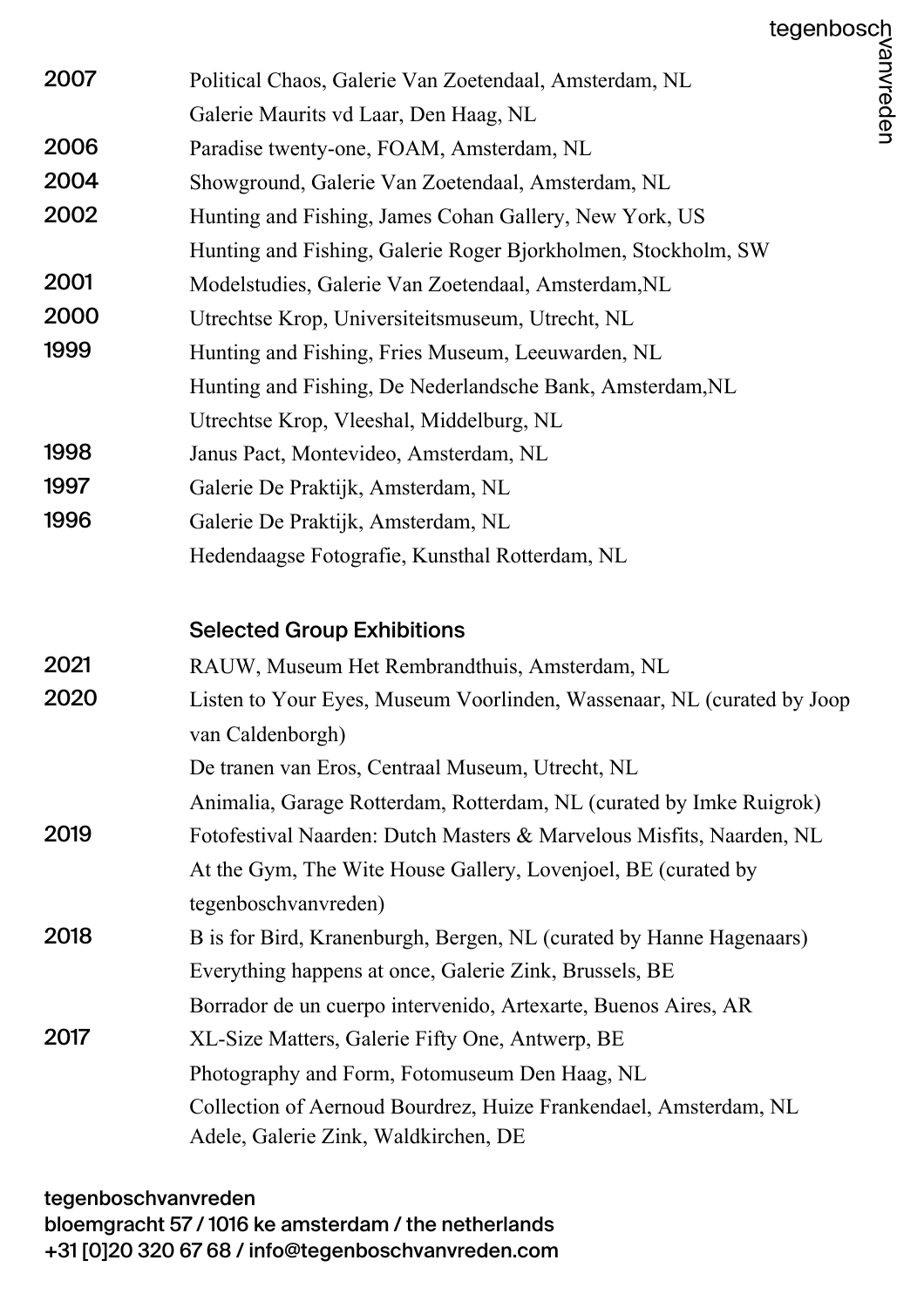|      | Rolling Snowball 8, Three shadows Art Centre, Xiamen, CN                 |
|------|--------------------------------------------------------------------------|
|      | Dazed, Belfast Photo Festival, Belfast, IE                               |
| 2016 | The One – The Real, Kromus $+$ Zink, Berlin, DE                          |
|      | Full Moon, Museum Voorlinden, Wassernaar, NL                             |
|      | Still Life, Galaxy Art Center, Xiamen, CN                                |
|      | TOUCHED – Craftsmanship in Photography, Museum het Schip, Amsterdam,     |
|      | NL (curated by Anton Corbijn)                                            |
| 2015 | Image As Object, Palermo Galerie, Stuttgart, DE                          |
|      | Arcadia, Kunstvereniging Diepenheim, Diepenheim, NL                      |
|      | De Burgemeester van Veurne, Emergent Galerie, Veurne, BE                 |
|      | Upcoming 20/20 Vision, Christophe Guye Galerie, Zurich, CH               |
|      | Still Life-Contemporary Dutch Photography, Shanghai, CN                  |
|      | Himalayas Museum, Shanghai, CN                                           |
|      | H <sub>2</sub> o Humans, Voorwerf Marineterrein, Amsterdam, NL           |
|      | LaLaLa Human Steps, Museum Boijmans van Beuningen, Rotterdam, NL         |
|      | Invisible forces that determine what happens next, tegenboschvanvreden,  |
|      | Amsterdam, NL                                                            |
|      | Law & Order, Apprentice/Master exhibition #5, Kunstpodium T, Tilburg, NL |
| 2014 | Still Life, Three Shadows Art Centre, Beijing, CN                        |
|      | Al Desnudo, The Ordonez Falcon Collection, TEA, Tenerife, ES             |
|      | Dutch Photography, The space between us, He Xiangning Art Museum,        |
|      | Shenzhen, CN                                                             |
|      | Haperende Mens, Arti et Amicitiae, Amsterdam, NL                         |
|      | Le Mur, Collection Antoine de Galbert, La Maison Rouge, Paris, FR        |
|      | Dutch Photography, The space between us, Felix & Foam, Amsterdam, NL     |
|      | Photo Stories, Gemeentemuseum, Den Haag, NL (cat.)                       |
|      | Theatre de L'absurde, Galerie Gabriel Rolt, Amsterdam, NL                |
| 2013 | From Holland with Love, Nederlands Fotomuseum, Rotterdam, NL             |
|      | Photo as Figure, Gemeentemuseum Den Haag, NL                             |
|      | Political Chaos, Etudes, Colette, Paris, FR                              |
|      | Undercover, Museum of Contemporary Art Erarta, St. Petersburg, RU        |
|      | Easy Living, Kunstvereniging Diepenheim, Diepenheim, NL                  |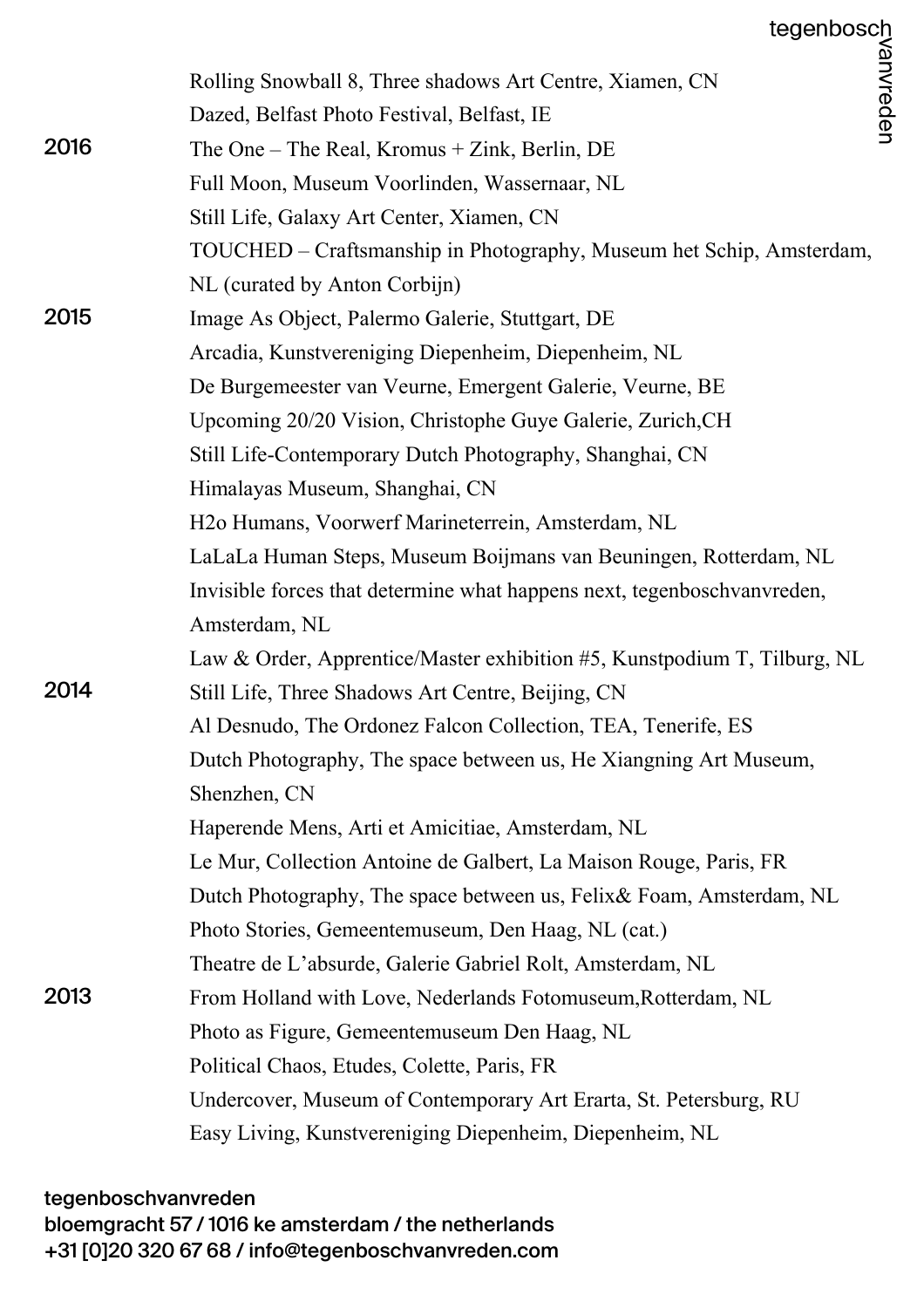|      | Images for Images, Artists for Tichy, GASK, Kutna Hora, CZE (cat.)     |
|------|------------------------------------------------------------------------|
|      | Still Life-Contemporary Dutch Photography, MAMM, Moskou, RU            |
|      | As Tears Go By, Cokkie Snoei, Rotterdam, NL                            |
|      | Skinscape, Metis-nl, Amsterdam, NL                                     |
|      | Vrai ou Faix, Nederlands Fotomuseum, Rotterdam, NL (cat.)              |
| 2012 | Museum Minutes, Kunsthal, Rotterdam, NL                                |
|      | You are here, Gallery Vous Etes Ici, Amsterdam, NL                     |
|      | Basic Instincts, OCT Art & Design Gallery, Shenzhen, CN                |
|      | LaLaLa Human Steps, Istanbul Modern, Istanbul, TR (cat.)               |
|      | From Holland with Love, Biennial of Photography, Liège, BE (cat.)      |
|      | Het Nederlandse fotoboek sinds 1945, Nederlands Fotomuseum, Rotterdam, |
|      | <b>NL</b>                                                              |
|      | De zwervende tentoonstelling, 38CC, Delft, NL                          |
|      | Photobook Award Kassel, Le Bal, Paris, FR. (cat.)                      |
|      | Basic Instincts, Eusebiuskerk/Museum voor Moderne Kunst, Arnhem, NL    |
| 2011 | Still Life, FOAM, Amsterdam, NL                                        |
|      | Dutch and Belgian Photobooks, Kominek Gallery, Berlin, DE              |
|      | Basic Instincts, Villa Elizabeth, Berlin, DE (cat.)                    |
|      | Surreal, Museum Boijmans van Beuningen, Rotterdam, NL                  |
|      | Foto(=)Kunst, Museum het Valkhof, Nijmegen, NL (cat.)                  |
|      | VOTH, Stedelijk Museum Den Bosch, Den Bosch, NL (cat.)                 |
|      | Rebound, Galerie Van Zoetendaal, Amsterdam, NL (cat.)                  |
|      | Han Nefkens-10 jaar mecenas, Museum Boijmans van Beuningen,            |
|      | Rotterdam, NL                                                          |
|      | Sunday, Motto, Berlin, DE                                              |
| 2010 | The library of Babel, Zabludowicz Collection, London, GB (cat.)        |
|      | 25 years anniversary part III, Gallery Paul Andriesse, Amsterdam, NL   |
|      | Use Me Abuse Me, New York Photo Festival, New York, US (cat.)          |
|      | Both Ends Burning, Galerie Martin van Zomeren, Amsterdam, NL           |
|      | Anti-Beeld, Arti et Amicitiae, Amsterdam, NL                           |
|      | Le Garage, Rencontres d'Arles Festival, Arles, FR                      |
|      | The Red Snowbal, Dutch Culture Centre, World Expo Shanghai, CN (cat)   |

tegenboschvanvreden bloemgracht 57 / 1016 ke amsterdam / the netherlands +31 [0]20 320 67 68 / info@tegenboschvanvreden.com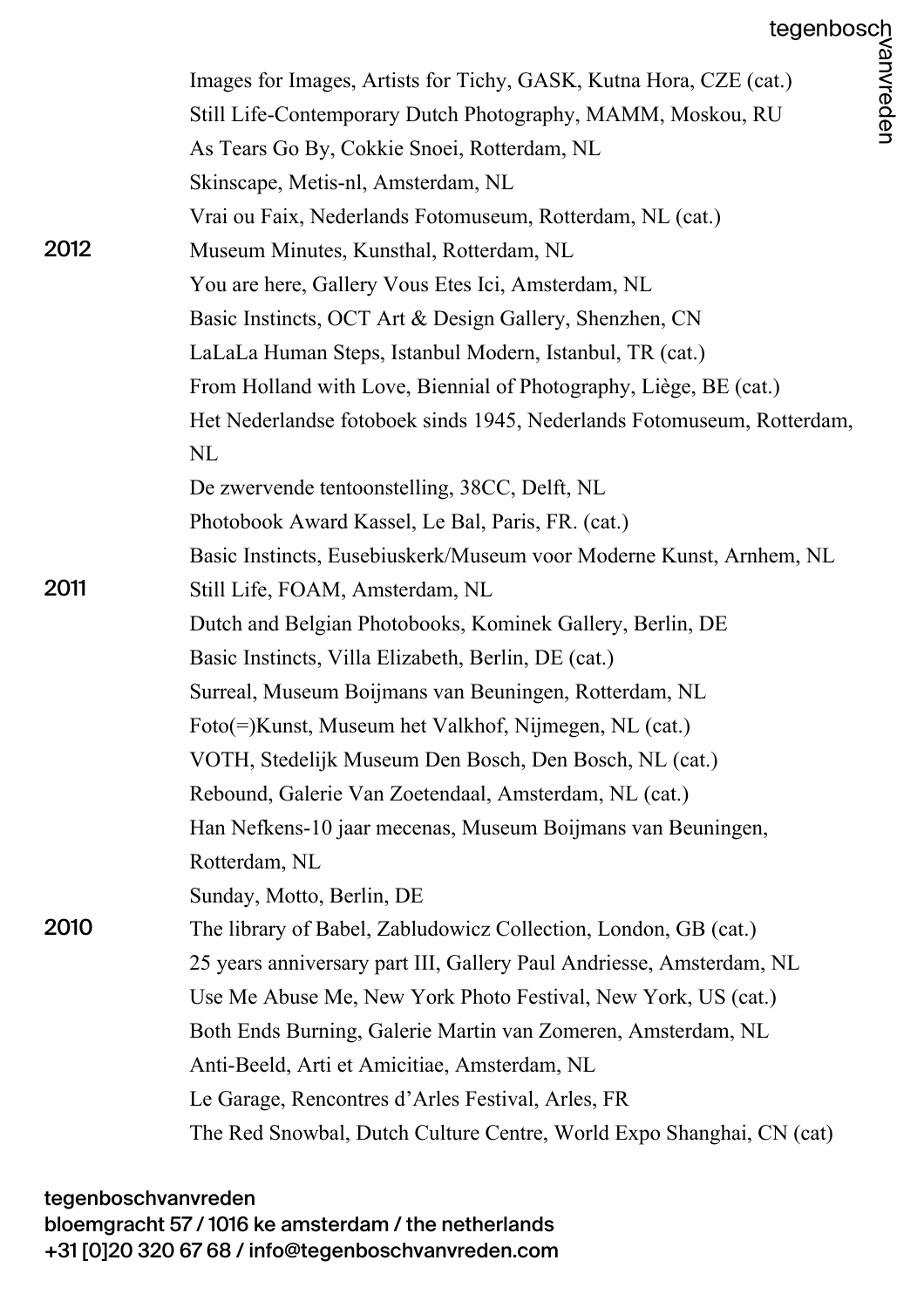|      | tegenbosch<br>alais A<br>alais A<br>Tending                               |  |
|------|---------------------------------------------------------------------------|--|
|      | From Geer van Velde to Rineke Dijkstra, FRAC, Nord – Pas de Calais A      |  |
|      | l'Instititut Néerlandais, Paris, FR                                       |  |
|      | Bookmakers, Galerie Chateau d'Eau, Toulouse, FR                           |  |
|      | The Red Snowbal, Chinese European Art Centre, Xiamen, CN                  |  |
|      | VOTH, Moscow Museum of Modern Art, Moscow, RUS (cat.)                     |  |
| 2009 | 200 jaar Prix de Rome, Kunsthal, Rotterdam, NL (cat.)                     |  |
|      | Archivo, MK Galerie, Berlin, DE (cat.)                                    |  |
|      | Discovering Slowness, CEAC, Xiamen, CN (cat.)                             |  |
|      | Remain in Nature, Galerie LUMC, Leiden, NL                                |  |
|      | Desir, Stades de Flandre, Dunkerque, FR                                   |  |
|      | Rietveld Arsenale, Arsenale Novissimo, Venice Biennal, IT (cat.)          |  |
| 2008 | Collectie Van Zoetendaal, Fotomuseum Den Haag, NL                         |  |
|      | SWAF, Kunsteyssen, Alkmaar, NL (cat.)                                     |  |
|      | 1141 Magnetic Field, Gist-projectruimte, Brummen, NL                      |  |
|      | Archivo, De Boterhal, Hoorn, NL                                           |  |
|      | Quo Vadis, Autocenter, Berlin, DE (cat.)                                  |  |
|      | XXste eeuw, Gemeentemuseum, Den Haag, NL(cat.)                            |  |
| 2007 | The Suspended Moment, Z33, Hasselt, BE (cat.)                             |  |
|      | De ontdekking van de traagheid, KW14, Den Bosch, NL (cat.)                |  |
|      | Kunsteditie voor Duchenne, Brummelkamp Galerie/AMC, Amsterdam, NL         |  |
|      | Discovering Slowness, National Center of Photography, Sint Petersburg, RU |  |
|      | (cat.)                                                                    |  |
|      | Among photographers, Fotomuseum Den Haag, Den Haag, NL (cat.)             |  |
|      | Objeto de Replica, Artium, Vitoria Gasteiz, ES                            |  |
| 2006 | Portaal naar de hemel, Frans Hals museum, Haarlem, NL (cat.)              |  |
|      | Dutch Insight, Daejeon Municipal Museum of Art, Daejeon, KR (cat.)        |  |
|      | L'esprit du Nord, Maison Europeene de la Photographie, Paris, FR (cat.)   |  |
|      | The Suspended Moment, Museum for Contemporary Art, Vigo, ES (cat.)        |  |
|      | Revisited, Outline, Amsterdam, NL                                         |  |
|      | De Salon, bureau MVRDV, Rotterdam, NL                                     |  |
|      | Kunsteditie voor Duchenne, KunstRAI, Amsterdam, NL (cat.)                 |  |
|      | Familie, TENT centrum beeldende kunst, Rotterdam, NL                      |  |

### tegenboschvanvreden

bloemgracht 57 / 1016 ke amsterdam / the netherlands

+31 [0]20 320 67 68 / info@tegenboschvanvreden.com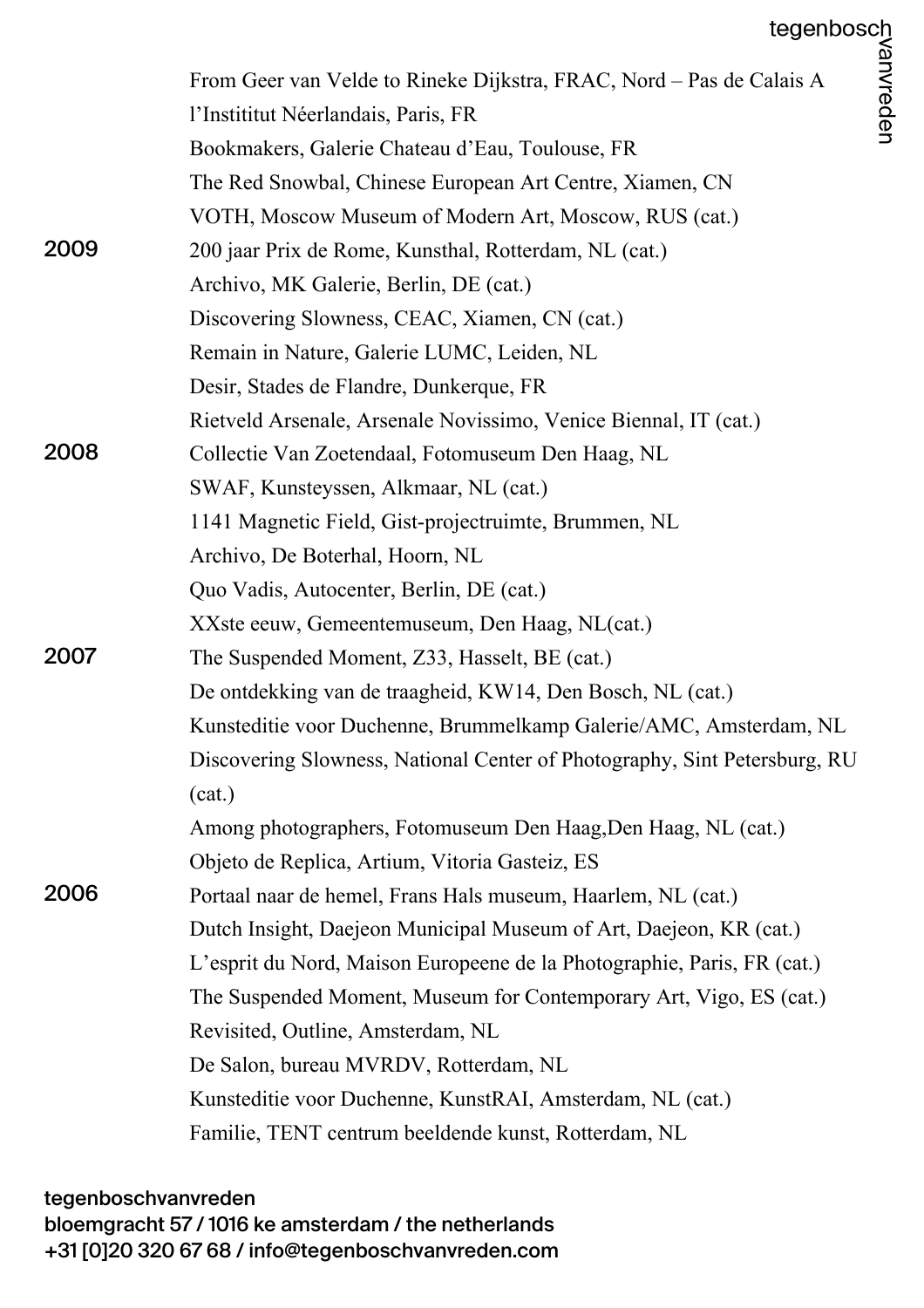|      | tegenbosch                                                             |
|------|------------------------------------------------------------------------|
| 2005 | /anvreden<br>Constructed Moment, KW14, Den Bosch, NL (cat.)            |
|      | The suspended Moment, Crac Alsace, Altkirch, FR (cat.)                 |
|      | Marks of Honour, FOAM, Amsterdam, NL                                   |
|      | Onwerkelijke Schoonheid, Breda's museum, Breda, NL                     |
|      | Cadres Revisites, Institut Néerlandais, Paris, FR (cat.)               |
|      | Dialogues with San Telmo, San Telmo Museum, San Sebastian, ES          |
|      | Dutch Insight, Kumho Art Museum, Seoul, KR (cat.)                      |
| 2004 | Contemporary Dutch Photography, Louis Vuitton, Tokyo, JP (cat.)        |
|      | Flash right Turn left, Artwalk, Amsterdam, NL                          |
|      | Salon de los Inmigrantes, Oude Kerk, Amsterdam, NL                     |
| 2003 | Moved, Galerie Van Zoetendaal, Amsterdam, NL (cat.)                    |
|      | Nouvelle photographie hollandaise, L'Lac, Lausanne, CH                 |
|      | A Bird in the hand , Gemeentemuseum Den Haag, NL                       |
|      | Tender Prey, Arti et Amicitiae, Amsterdam, NL (cat.)                   |
|      | Remind, De Beyerd, Breda, NL (cat.)                                    |
|      | You're always on my mind, Loerakker Galerie, Amsterdam, NL             |
|      | L' insense Pays-Bas, Colette, Paris, FRA (cat.)                        |
| 2002 | La Disparition, Biennale Photographie et Arts Visuels, Liège, BE       |
|      | Summer, James Cohan Gallery, New York, USA                             |
|      | Collectie Van Zoetendaal, Gemeentemuseum Den Haag, Den Haag, NL (cat.) |
|      | Fotografen in Nederland 1852-2002, Fotomuseum Den Haag, Den Haag, NL   |
|      | (cat.)                                                                 |
| 2001 | Slow Motion, LUMC, Leiden, NL                                          |
|      | Tales from Paradise, Fotohof, Salzburg, AT                             |
|      | Dutch Delight, FOAM, Amsterdam, NL (cat.)                              |
|      | Fieret/Kooiker/Nollen, Gemeentemuseum Den Haag, Den Haag, NL (cat.)    |
|      | Chambre d'Amis in Bergen, Eeuwigelaan, Bergen, NL                      |
| 2000 | Friesland Is, Fries Museum, Leeuwarden, NL (cat.)                      |
|      | Gloom, The Living Room, Amsterdam, NL                                  |
|      | ARCO, Galerie De Praktijk, Madrid, ES                                  |
|      | Het Paard van Troje, Fries Museum, Leeuwarden, NL (cat.)               |
|      | L'oeil du Nord, Institut Néerlandais, Paris, FR (cat.)                 |